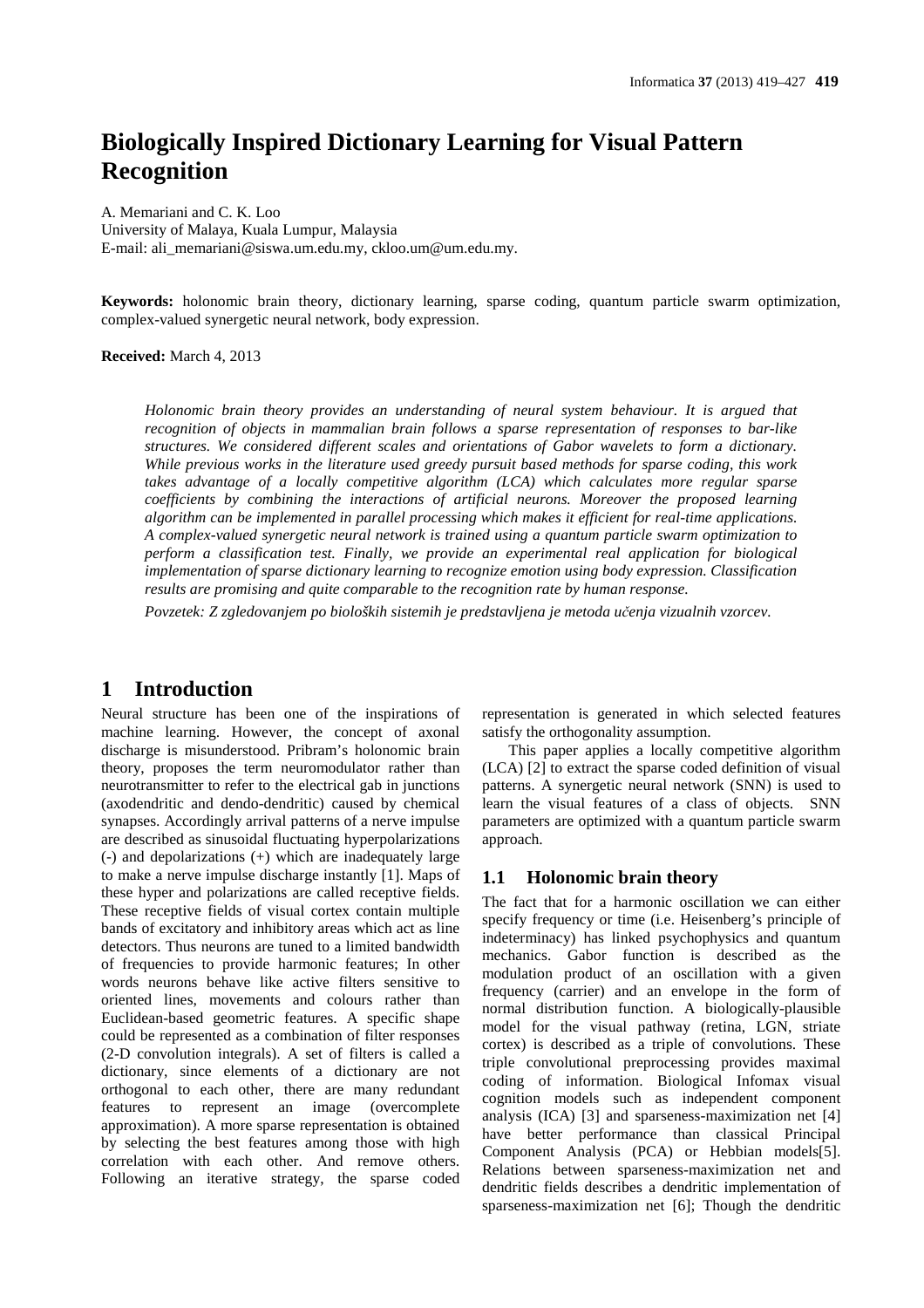implementation is limited by infomax process which could be originated from top down lateral inhibition.

Olshausen and Field formulate the reconstruction of stimuli in receptive fields of simple cell using sparse coding [4, 7]. Advantages of combining Gabor responses as in [4, 7] over ICA-like shapes are described by [6].



Figure 1: Microstructure of synaptic domains in cortex[1]. Overlapping line detectors (vertical and horizontal circles ) combined to represent a stimulus (A) and interacting polarizations producing the dendritic fields (B).

Since then sparse coding is improved by many researchers. Though, most of them used greedy approaches to compute a sparse representation [8-10]. Accordingly, Biological realization of sparsification was unknown. However, in the recent work [2] a locally competitive algorithm (LCA) is proposed which is based on biological inhibition in neural circuits.

|                                    | <b>HNeT</b>                                           | Ouantum<br>Associative<br>Net                                | <b>ICA</b>                                 | field<br>computing                                                             |
|------------------------------------|-------------------------------------------------------|--------------------------------------------------------------|--------------------------------------------|--------------------------------------------------------------------------------|
| Effectiveness                      | Very<br>Effective                                     | Effective                                                    | Very Effective                             | A general<br>model with<br>potentially<br>very effective<br>"sub-<br>branches" |
| biological<br>plausibility         | <b>Fundamental</b><br>level only                      | <b>Fundamental</b><br>level only                             | bio-implausible<br>but plausible<br>output | fundamental<br>level only                                                      |
| Possible quantum<br>implementation | indirect<br>similar core<br>as OAN                    | direct                                                       | not yet known                              | partially<br>direct                                                            |
| Main weakness                      | a mixture of<br>natural and<br>artificial<br>features | limited to<br>assoc.<br>memory and<br>pattern<br>recognition | unknown bio<br>implementabilit             | Consciousnes<br>s still missing                                                |

Table 1: Comparison of basic holonomic approaches[1].

The striate cortex (V1) is the area of conscious visual perception in brain. Experimental results from functional magnetic resonance imaging (fMRI) supported that effect of the visual cortex in V1 in response to a stimuli can be estimated by a 2D Gabor function. A Gabor field I is the superposition of different Gabor functions' responses:

$$
I = \sum_{j=1}^{M} a_j GW_j \tag{1}
$$

where  $a_j$  and  $GW_j$  are Gabor coefficient and elementary Gabor function corresponding to the  $J_{th}$ element in the dictionary. The superposition of Gabor fields is in analogy to dictionary learning that represent the equation in similar form [4, 7, 9]. Therefore, the selection of Gabor coefficients can be performed by a sparse coding algorithm such as LCA so that an image is represented with minimum subset of Gabor elementary functions.

Output of V1 is projected to peri-striate cortex (V2) where probably retinal images are reconstructed. Triplestage convolution in visual pathway has inspired convolutional neural networks acting as a course to fine process; though the research has focused mostly on magnitude data [11]. Some of the works included phase information to form an associative memory network [12]. Table 1 compares some of basic approaches of holonomic phase-magnitude encoding approaches.

Here we proposed a recognition algorithm based on the holonomic brain theory. Experimental results are compared to the state of the art algorithms. Furthermore, we applied the algorithm to recognize emotions based on body expression data which is inspired by the action based behavior in psychology. Classification results are compared to those of human recognitions.

# **2 Sparse coding**

Representing an image with a few elementary functions is widely used in image processing and computer vision. Determining image component is useful to remove the noise. Also decomposition is used for compression by simplifying image representation.

In computer vision decomposition is a tool for feature extraction. An elementary function is called basis and set of bases functions is a dictionary. In early models choice of dictionary elements was subject to orthogonality condition. A complete representation of image is a linear combination of bases in the dictionary, derived by projection of image into bases. However, poor quality of representation in complete solutions resulted in relaxation of orthogonality condition and applying overcomplete dictionaries. Due to useful mathematical characteristics obtained by orthogonality (e.g. computing decomposition coefficients with projection), overcomplete dictionaries are still meant to be partially orthogonal. A common approach is to use an orthogonal subset of a large dictionary containing all possible elements.

Early works applied gradient descent to train the dictionary. Bayesian approaches also have been used to represent an image based on the MAP estimation of the dictionary components[13].

Textons are developed as a mathematical representation of basic image objects[14]. First images are coded by a dictionary of Gabor and Laplacian of Gaussian elements; Responses to the dictionary elements is Combined by transformed component analysis. Furthermore, sparse approximation helps to find a more general object models in terms of scale and posture[15].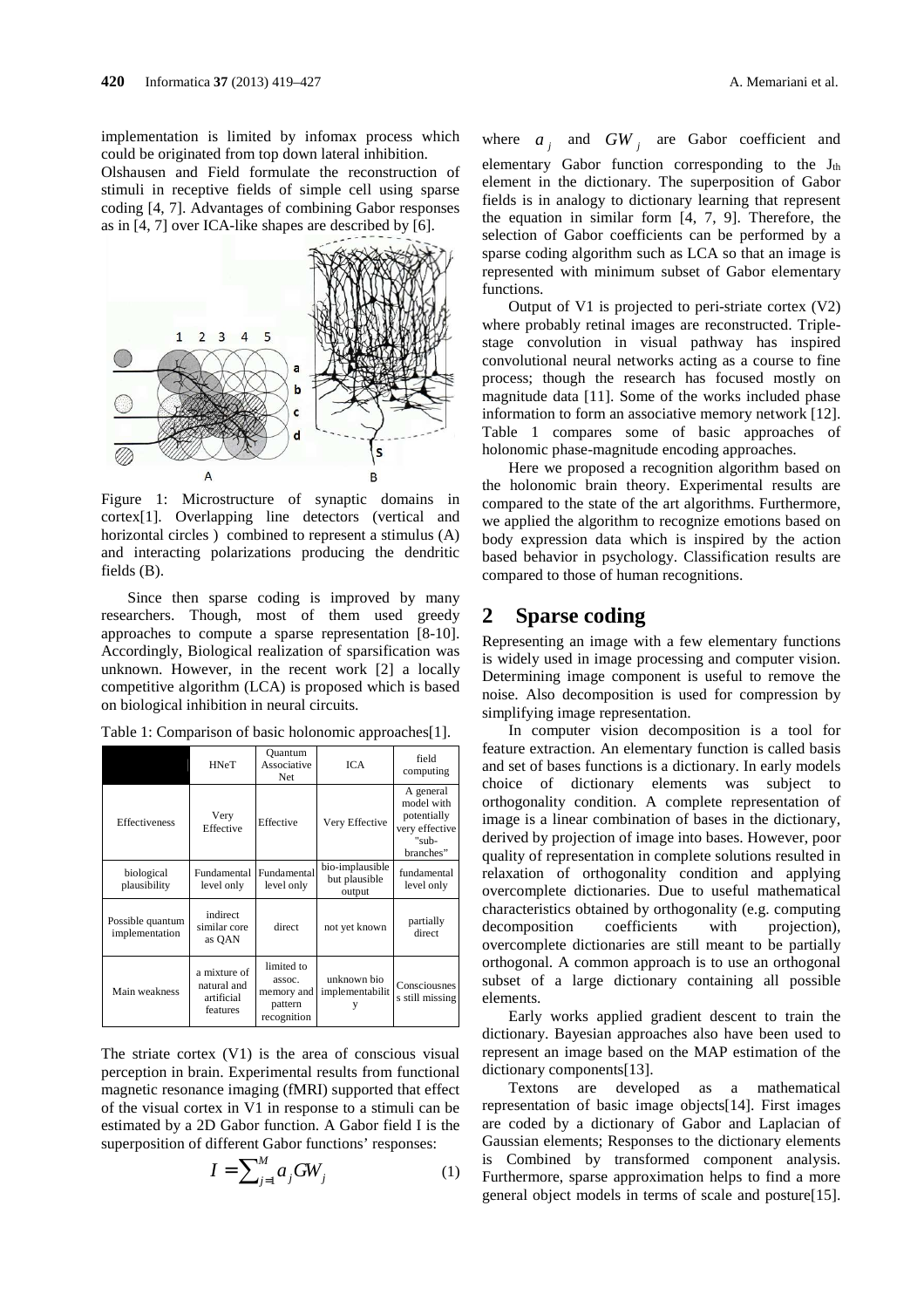Active basis model [16] provides a deformable template using Gabor wavelets as dictionary elements. They also proposed a shared sketch algorithm (SSA) inspired by AdaBoost.

#### **2.1 Gabor wavelets**

Biological models in object recognition are based on the findings of functional magnetic resonance imaging (fMRI) of mammalian brain. process of images in receptive fields (V1) is more sensitive on bar-like structures [17]. Responses of V1 are combined together by extrastriate visual areas and passed to inferotemporal cortex (IT) for recognition tasks. Research in computational neuroscience argued that recognition of objects in mammalian brain follows a sparse representation of responses to bar-like structures [4, 18]. Gabor wavelets are widely used as biologically inspired basis to model information encoding in receptive fields. 2D Gabor function cantered at  $(x_0, y_0)$  is:

$$
G(x, y) = \frac{1}{2\pi\sigma_x\sigma_y} e^{-\left[\frac{(x-x_0)^2}{\sigma_x^2} + \frac{(y-y_0)^2}{\sigma_y^2}\right]} e^{i[\xi_0x + v_0y]}
$$
(2)

where  $(\xi_0, v_0)$  is optimal spatial frequency. Using wavelet transform a Gabor function can be rotated, dilated or translated. General form of Gabor wavelet function is:

$$
GW(x, y, \alpha, \theta) = \frac{\omega}{\sqrt{2\pi k}} e^{-\frac{\alpha^2}{8k^2}(4(x\cos\theta + y\sin\theta)^2 + (-x\sin\theta + y\cos\theta)^2)}
$$
\n
$$
\left[ e^{i\alpha(x\cos\theta + y\sin\theta)} - e^{\frac{k^2}{2}} \right]
$$
\n(3)

where  $\omega$  is the radial frequency and  $\theta$  is the wavelet orientation.  $\kappa$  is a constant representing bandwidth frequency [19]. Approximation of  $K \approx \pi$  and  $K \approx 2.5$ are common for 1 and 1.5 octave bandwidth  $(\phi)$ respectively. Generally  $\kappa$  is:

$$
\kappa = \sqrt{2\ln 2} \left( \frac{2^{\phi} + 1}{2^{\phi} - 1} \right) \tag{4}
$$

A dictionary of Gabor wavelets (as shown in Fig.2), including n orientations and m scales is in the form of:  $GW$   $(\theta, \omega)$ ,  $j = 1, ..., m \times n$ , where

$$
\theta = \left\{ \frac{k\pi}{n}, k = 1, \dots, n-1 \right\},\tag{5}
$$

and  $\omega = \frac{\sqrt{2}}{i}, i = 1, ..., m$ .



#### **2.2 Sparse coding using locally competitive algorithm**

Response to a dictionary of Gabor wavelets is an overcomplete representation. Sparse coding is the method of selecting a proper subset of responses to represent the image (signal). In addition to biological motivations, sparse coding is necessary to avoid redundant information. Having a fixed number of features, redundancy may cause loss of essential information which is going to be encoded in the lower levels (Fig.4).



Figure 3: Edge detection using Gabor wavelets, A. Original image[1], B. edge detected image with a large number of features without sparsity, C. edge detected image with a small number of features where sparsity is enforced.

Assuming an image  $(I_0)$  its sparse approximation I is derived according to (1). Optimal sparse coding tries to minimize the number of nonzero coefficients  $a_j$ , which

is an NP-hard optimization problem.

We applied a locally competitive algorithm (LCA) [2] to enforce local sparsity. Unlike classical sparse coding algorithms, LCA uses a parallel neural structure inspired by biological model. LCA is applied to minimize the mean square error combined with a cost function in the local neighbourhood:

$$
E(t) = \frac{1}{2} ||I(t) - I_0||^2 + \lambda \sum_{j} C(a_j(t)).
$$
 (6)

Thresholds are useful to generate coefficients with exact zero value.

For a threshold function  $T_{(\alpha, \gamma, \lambda)}(.)$ , cost function C is:

$$
C_{(\alpha,\gamma,\lambda)}(a_j) = \frac{(1-\alpha)^2 \lambda}{2} + \alpha |a_j|,\tag{7}
$$

$$
T_{(\alpha,\gamma,\lambda)}(u_j) = \frac{u_j - \alpha\lambda}{1 + e^{-\gamma(u_j - \lambda)}}
$$
(8)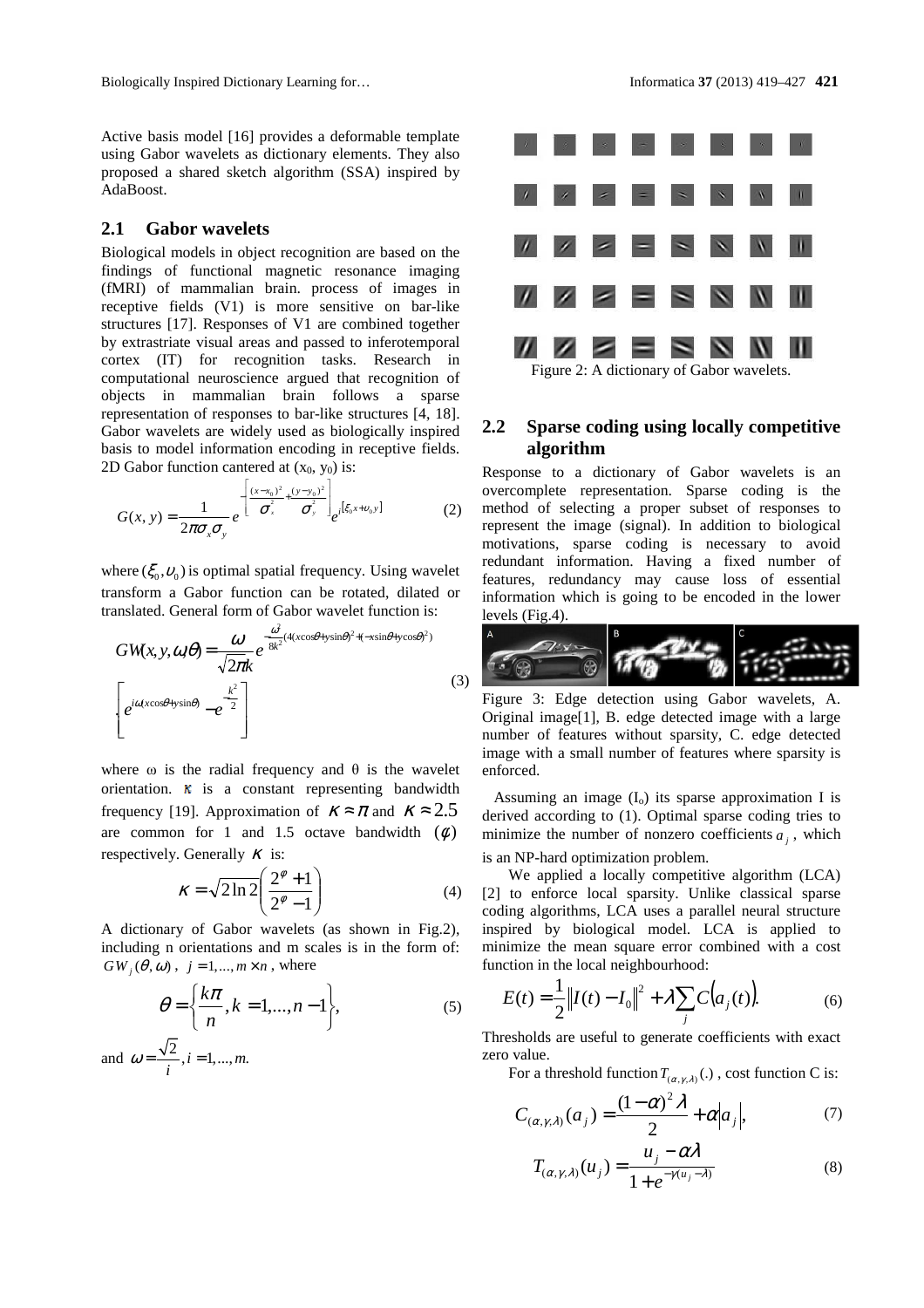Limit of T as  $\gamma \rightarrow \infty$  is called ideal thresholding function.  $T_{(0, \infty, \lambda)}(.)$  is hard tresholding function and  $T_{(1, \infty, \lambda)}(.)$  is soft tresholding function.

 In previous works, there is no real application that has been applied using LCA, although some simulation results are shown. Here an empirical experiment based real application of body expression recognition, is proposed to provide an evidence for the practical utility of Holonomic Brain Model as dictionary learning method by LCA.



Figure 4: LCA structure [4].

LCA structure acts as a set of integrate and fire neorons. response to a dictionary of filter charges the internal state of the neurons and leads to the activity of the neuron. Neurons with higher charge (internal state) become active and fire signals to inhibit other neurons. A firing signal keeps other neurons that are highly corelated with the coresponding active neuron from being active by defusing their charge in an unidirectional inhibition.

$$
V_m(t) \xleftarrow{\text{t}} V_m(t) \xleftarrow{\text{t}} V_{m}(t) \xrightarrow{\text{t}} V_{\lambda}(\cdot)
$$

Figure 5: integration (charge up) and fire in a neoral circuit [2].

# **3 Locally competitive active basis recognition**

We applied a supervised algorithm to recognize two types of objects in images; First a pixel-wise approach for aligned objects which combines the learned samples of objects in each class to form a prototype and second a feature based approach for non-aligned objects in which Gabor wavelets are localized to represent a potential match between specific scale and orientation and edges of objects. Both approaches are fed into a synergetic neural network to perform a classification task.

Images are scaled to have the exact same size. Each image is convolved with all the elements in the dictionary. Then sparse coding is enforced to minimize the representing elements for each pixel. Finally, remaining parts are reconstructed to generate the sparse superposition of the image. For pixel values in the local area LCA has the following steps:

1. Compute the response (convolution) of  $I_i$  with all the elements in the dictionary.

$$
C_j = \langle GW_j, I_j \rangle \tag{9}
$$
  
t = 0 and u (0) = 0 for i = 1, n

 $(\text{Set } t = 0 \text{ and } u_j(0) = 0, \text{ for } j = 1, ..., n).$ 

- 2. Determine the active nodes by activity thresholding.
- 3. For each pixel calculate internal state  $u_j$  of element j.

$$
u_j = \frac{1}{\tau} \left[ C_j(t) - u_j(t) - \sum_{j \neq k} \Phi_{j,k} a_j(t) \right]
$$
(10)

$$
\Phi_{j,k} = \langle GW_j . GW_k \rangle \tag{11}
$$

4. Compute sparse coefficients  $a_j(t)$  for  $u_j(t)$ .

$$
a_j(t+1) = T_{\lambda}\left(u_j(t)\right) \tag{12}
$$

$$
T_{(\alpha,\gamma,\lambda)}(u_j) = \frac{u_j - \alpha\lambda}{1 + e^{-\gamma(u_j - \lambda)}}
$$
(13)

5. If  $a_i(t-1) - a_i(t) > \delta$  then  $t \leftarrow t+1$  and go to step 2, otherwise finish.

Original SNN used pixel-wised features to represent an object which is not robust in case objects are in a variable shapes (e.g. different body emotions of human). In this case, we construct a template model as a collection of Gabor wavelet features included in the dictionary which represents the general characteristics of all body posture classes. Test images are convolved with the components of the template model. Sparsity is then enforced to catch the best fit over the specific posture. LCA thresholding strategy enables us to remove redundancies effectively (producing sparse coefficients with exactly zero values). Number of output Gabor wavelets are fixed in order to make the comparison with trained prototype of each class. Features are selected based on their highest response to the training images; furthermore, each feature is allowed to perturb slightly in terms of location and orientation. In this aspect our template construction is a modification of shared sketch algorithm [16]. For each image *i* feature value  $v_{ij}$  corresponded to the

selected Gabor wavelet j, is determined as the following:

$$
v_{ij} = \gamma_i C_{ij} - \log(Z(\gamma_i))
$$
\n(14)



Figure 6: Gabor wavelet features detecting the edge pattern of different body postures.

where  $\gamma$  is derived by maximum likelihood estimation and Z is the partition function. Therefore, boundaries of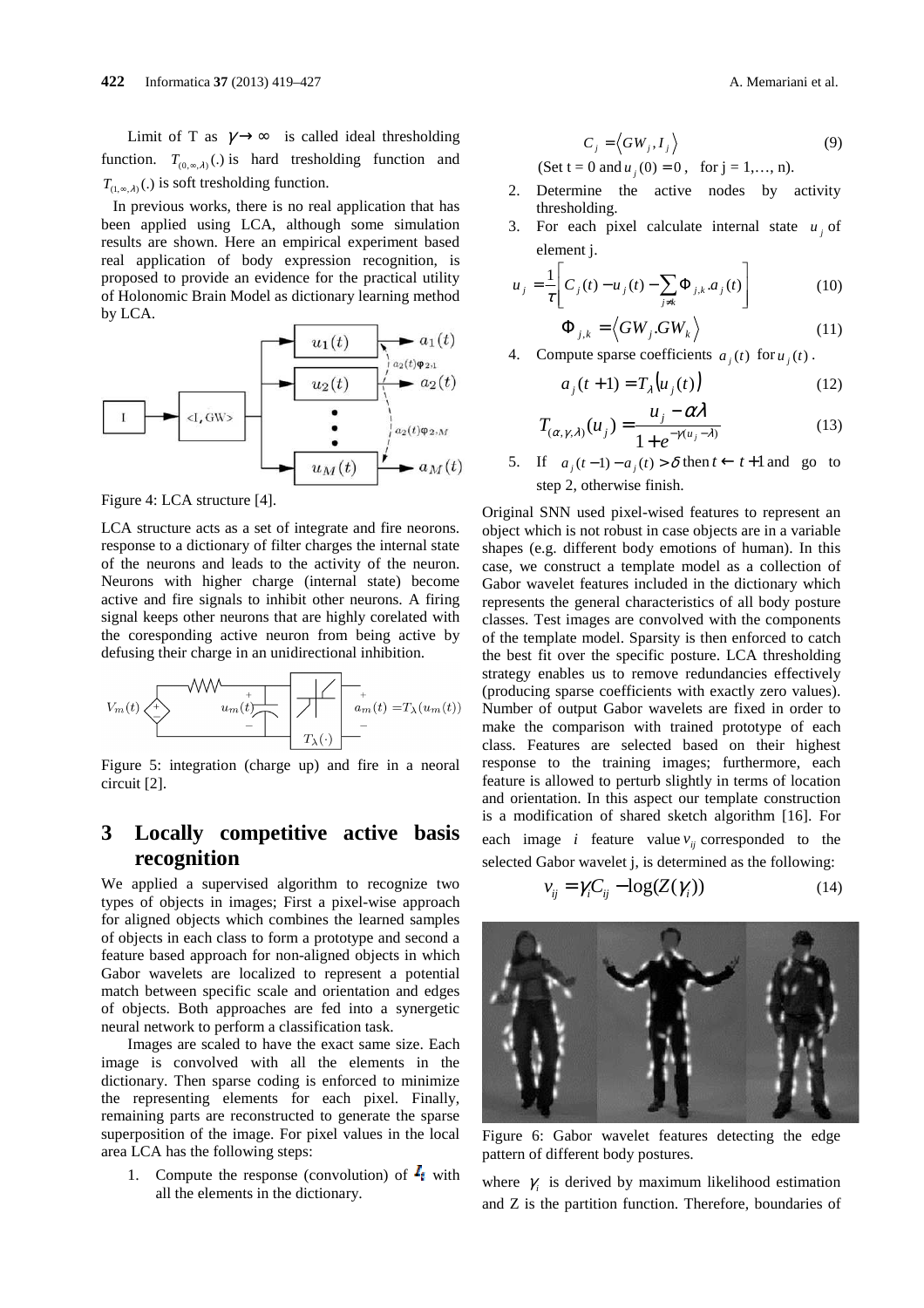object are segmented out before the result is given to SNN.

#### **3.1 Complex-valued synergetic neural network**

Synergetic neural network (SNN) developed by Haken [20] describes the pattern recognition process in the human brain which tries to achieve the learned model with fast learning and no false state rather than traditional neural networks [21, 22] [20].

 A common approach to combine learned samples is averaging the feature values. One way to deal with inflexibility is to use learning object in the same view which will restrict the classification task. A melting algorithm is proposed by [23] to combine objects in deferent poses. Suppose a learned sample object  $\hat{I}$ consists of n pixel values.  $\hat{I}$  is reshaped to a column vector vi and normalized so that:

$$
\sum_{j=1}^{n} v_{ij} = 0
$$
\n(15)\n
$$
\sum_{j=1}^{n} |v_{ij}|^2 = 1
$$
\n(16)

A prototype  $V^{\dagger}$  is the Hermitian conjugate of *V*:

$$
V^{\dagger} = (V^T V)^{-1} V = C(v) + iS(v)
$$
 (17)

A test samples q corresponding to a test image is normalized and compared to the prototype of each class, using the order parameters. For each prototype k order parameters  $\varepsilon_k$  is initialized as:

$$
\varepsilon_k = v_k^{\dagger} q \, , \, k = 1, \dots, m. \tag{18}
$$

where  $v_k^{\dagger}$  is the k<sub>th</sub> row in the Hermitian conjugate  $V^{\dagger}$ . Order parameters are updated derived iteratively with the synergetic dynamics:

$$
\dot{\varepsilon}_k = \frac{1}{D} (\lambda_k - D + B \varepsilon_k^2) \varepsilon_k + \varepsilon_k \tag{19}
$$

$$
D = (B + C) \sum_{k} \varepsilon_k^2
$$
 (20)

where  $\lambda_{\hat{B}}$  is the attention parameter for class k; B, C are constants [24]. Attention parameters could be considered balance (equal and mostly unit) or unbalance.

Attention parameters in the model are trained using a quantum particle swarm optimization in order to minimize the overall classification error in the test set.

#### **3.2 Centroidal Voronoi Tessellation (CVT)**

As mentioned in section 3.1 unbalance attention parameters should be tuned. We applied a CVT in order to cover the whole feasible space in the initial state of the random search. A set of generators are considered as a group of points in the space forming a Tessellation. Generators are associated with subsets and points are nearer to its corresponding generators rather than any of other generators according to the distance function (*e.g.,* the  $l_p$  norm). Note that the generators are not quite evenly distributed throughout the space. Dividing the feasible

space into the partitions, several generators set at almost precisely the same point in the space. CVT overcomes the poor and non-uniform distribution of some Voronoi cells by choosing the generators at centre [25-27]. Assuming  $\lambda_{\text{max}}$  as the maximum potential attention parameter search space is defined as:

$$
0 < \lambda_i < \lambda_{\text{max}} \,, i = 1, \dots, m. \tag{21}
$$

Given a set of Voronoi regions  $T<sub>\varepsilon</sub> (\xi = 1,..., \Xi)$  in the space  $\Omega \subset R^m$ , each initial position  $p_{\xi}$  is the Centroid of its region.

$$
T_{\xi} = \left\{ x \in \Omega, \left| x - p_{\xi} \right| - \left| x - p_{\xi} \right| \text{ for } \hat{\xi} = 1, \dots, \Xi, \hat{\xi} \neq \xi \right\}
$$
 (22)

Figure 7: Centroidal Voronoi tessellation dividing a square into 10 regions [28].

## **3.3 Quantum particle swarm optimization (QPSO )**

Initial attention parameters are tuned using a QPSO in order to minimize the overall classification error in the test set. Each particle position X, is updated based on the movement framework in the quantum mechanics.[29] State of the particle is described by a wave function,

$$
\psi(Y) = \frac{1}{\sqrt{L}} e^{-\frac{|Y|}{L}}
$$
 (23)

$$
Y = X - p \tag{24}
$$

$$
L = \frac{h^2}{my} \tag{25}
$$

where  $\gamma$  is called intensity of the potential well at point p, m is the particle mass and h is a constant. Finally, for particle i, j<sub>th</sub> element of the position  $x_{i,n}^j$  can be updated as:

$$
X_{i,n+1}^{j} = p_{i,n}^{j} \pm \frac{L_{i,n}^{j}}{2} \ln\left(\frac{1}{u_{i,n}^{j}}\right),
$$
 (26)

$$
u_{i,n+1}^j \approx U(0,1), \tag{27}
$$

$$
\left| \int_{-i,n}^{j} = 2\alpha \middle| X \right|_{i,n}^{j} - \left| \int_{-n}^{j} \right| , \tag{28}
$$

$$
C_{n}^{j} = \frac{1}{M} \prod_{i=1}^{M} p_{i,n}^{j},
$$
 (29)

where  $C_n^j$  is the average of all particle positions.  $\alpha$  is a positive real number which could be constant or change dynamically in total N iteration as: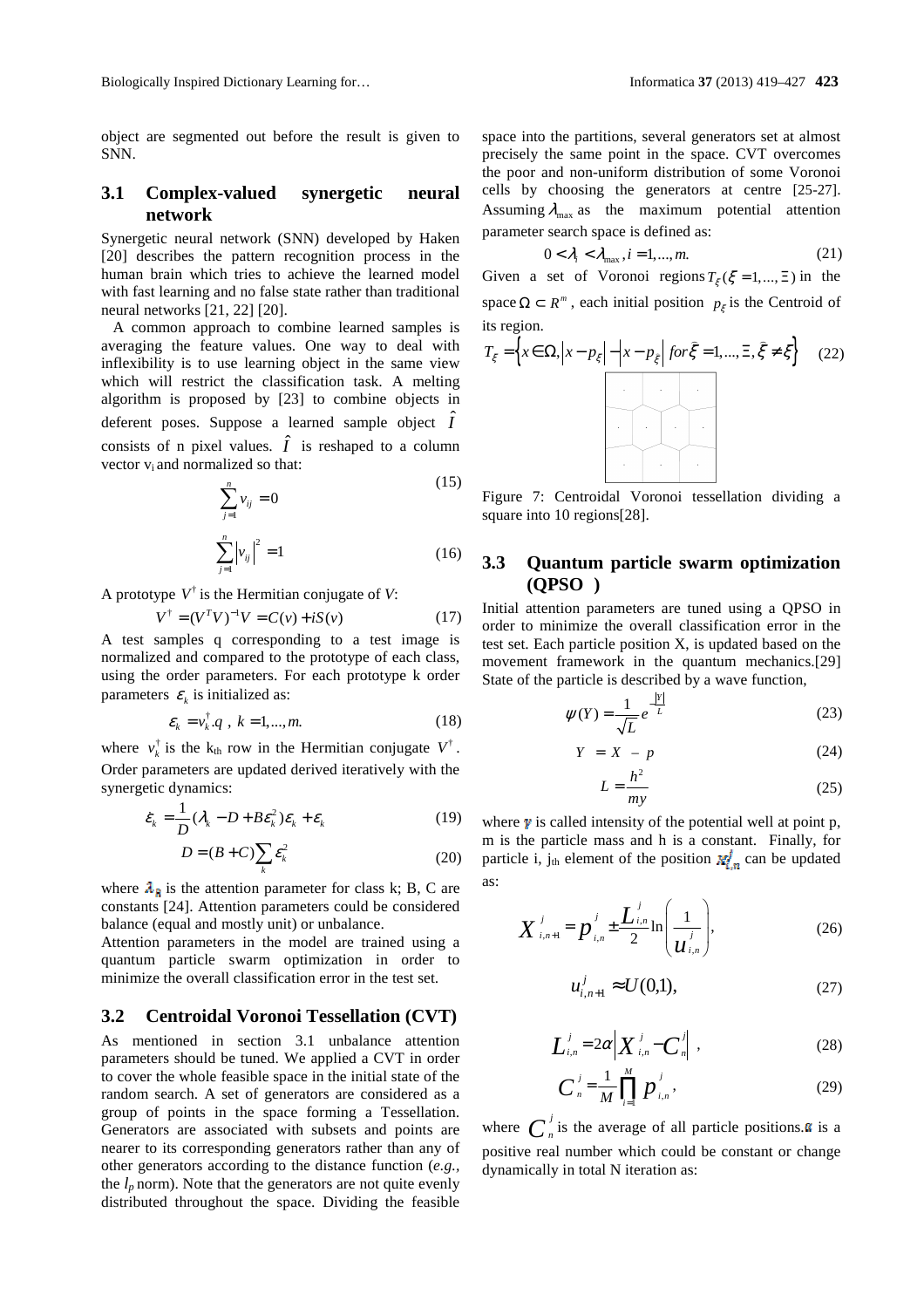To improve the accuracy an adaptive penalty function [30] is added to the overall error:

$$
Z = f(\Lambda) + \sum_{i=1}^{m} k_j v_j
$$
 (31)

$$
k_j = |f(\Lambda)| + \frac{v_j(\Lambda)}{\sum_{i=1}^m v_j(\Lambda)^2}
$$
 (32)

$$
\Lambda = (\lambda_1, ..., \lambda_k) \tag{33}
$$

Figure 8 shows an overview of the recognition method. QPSO is used to iteratively tune the attention parameters  $\lambda_i$ ,  $i = 1, ..., k$  where k is the number of classes.



Figure 8: Scheme of proposed visual recognition model.

# **4 Emotion recognition using body expression and results**

Even though most of the works in the area of emotion recognition has been focused on facial expressions, some of psychological theories considered emotional appraisals that are not facially expressive [31-33]. In that sense, emotions are described based on the state of action readiness that they cause in the whole body (either impulsive or intentional)[31]. Intentional actions might differ person to person though impulsive actions only depend of the nature of their action readiness.

Accordingly, impulsive actions can be used to recognize emotions considering the body expressions.

Facial expression has been combined with upper body gestures to recognize emotions [34]. Movements of hands are detected using color segmentation and represented by centroid of the area; face components is also detected using skin detection techniques. Facial features (eyebrows, mouth, chin, etc.) are then combined with hand movements to set up the features. similar works has consider body feature along with facial features for fear detection [35] and anger detection [36, 37].

Body gestures are also merged with speech based features derived by acoustic analysis. Together with facial expressions [38] developed a framework in which face and body data was recorded with different resolutions and synchronized with subjects' speech interaction. They applied a Bayesian classifier to recognize the emotions.

Kleinsmith et al [39] argued that emotions can be recognized by humans from body postures when their face is removed. They also developed a recognition model to recognize the affection of faceless avatars in computer games.



Figure 9: Extracted features for four classes of emotions top down as, anger, fear, happiness, sadness.

Human actions caused by emotions could be detected using point-light animations [40]. Ross et al perform a test to compare recognition ability of students in primary and secondary schools and adults [41]. Faces of the test subjects were covered and recognition task performed on both full-light display and a point-light display where only main parts of the body postures are shown in a black and white format. Their result shows that adults have a better ability of bodily emotion recognition and display full-light is more expressive than in point-light for the task.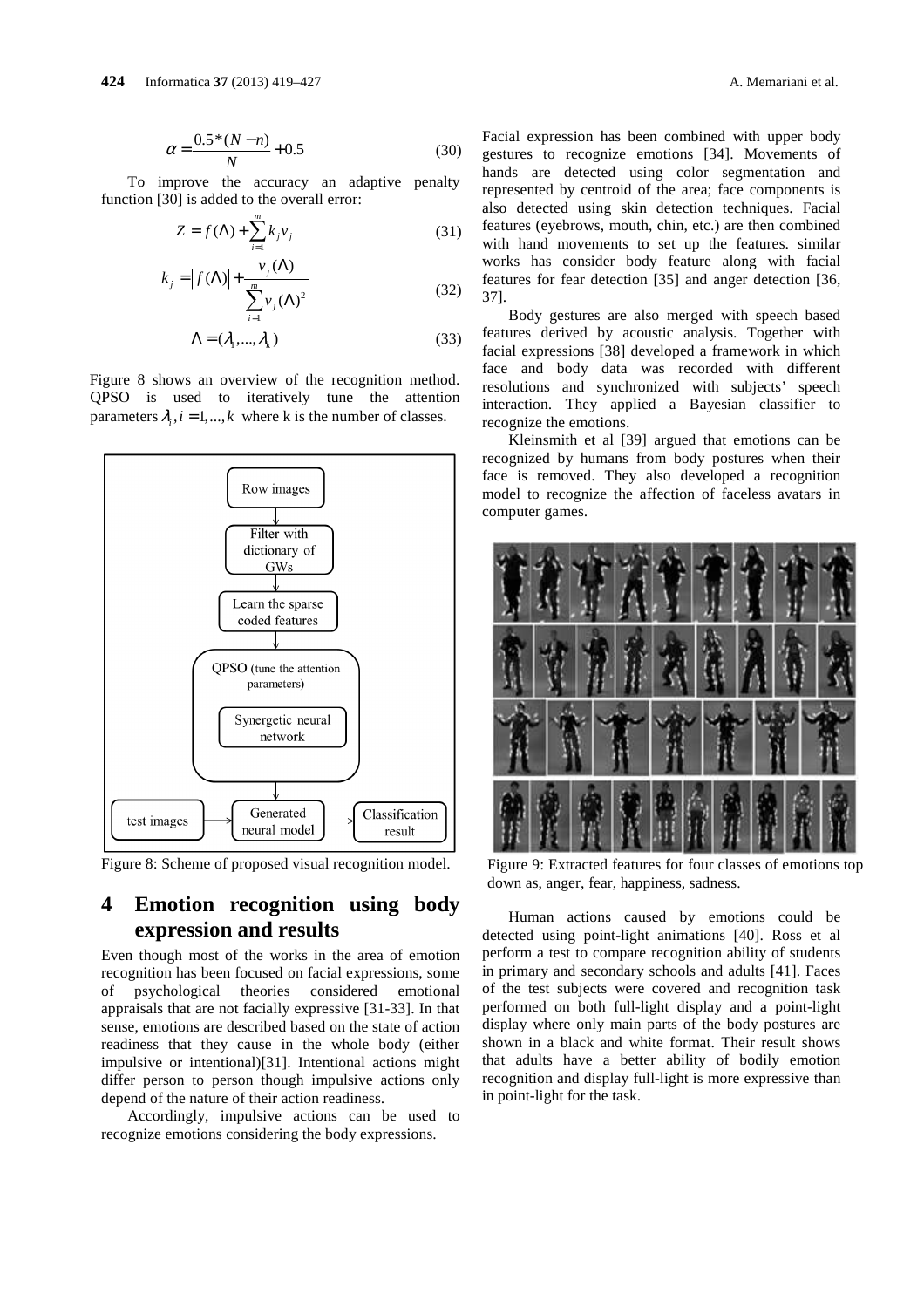|                                     | Anger $(\%)$ | Fear $(\%)$ | Happiness $(\%)$ | Sadness (%) | Overall Error $(\%)$ |
|-------------------------------------|--------------|-------------|------------------|-------------|----------------------|
| QPSO1                               | 92.31        | 68.97       | 72.0             | 93.10       | 18.35                |
| QPSO <sub>2</sub>                   | 36.54        | 93.10       | 62.0             | 93.10       | 27.52                |
| QPSO <sub>3</sub>                   | 92.31        | 72.41       | 74.0             | 93.10       | 16.97                |
| QPSO <sub>4</sub>                   | 36.54        | 93.1        | 64.0             | 93.10       | 27.06                |
| QPSO <sub>5</sub>                   | 92.31        | 86.21       | 60.0             | 93.10       | 16.51                |
| QPSO <sub>6</sub>                   | 92.31        | 68.97       | 72.0             | 93.10       | 18.35                |
| QPSO7                               | 36.54        | 94.83       | 64.0             | 93.10       | 26.61                |
| QPSO <sub>8</sub>                   | 82.69        | 89.66       | 66.0             | 93.10       | 16.51                |
| <b>BEAST</b><br>(Human Recognition) | 93.6         | 93.9        | 85.4             | 97.8        |                      |

Table 2: Classification Accuracies for different QPSOs.

In order to validate the perception of body expression tests have been developed and validated by human recognition. Atkinson et al developed a dataset for both static and dynamic body expressions; The dataset contains 10 subjects (5 female) and covers five emotions (anger, disgust, fear, happiness and sadness)[42]. The bodily expressive action stimulus test (BEAST) [43] provides a dataset for recognizing four types of emotions (anger, fear, happiness, sadness) which is constructed using non-professional actors (15 male, 31female). Body expressions are validated with a human recognition test.

We applied a supervised approach to recognize two types of objects in images; First a pixel-wise approach for aligned objects which combines the learned samples of objects in each class to form a prototype and second a feature based approach for non-aligned objects in which Gabor wavelets are localized to represent a potential match between specific scale and orientation and edges of objects (figure 9). Both approaches are fed into a synergetic neural network to perform a classification task.

We applied the BEAST data set<sup>1</sup> to classify four classes of basic emotions. Gabor wavelets are generated in a (20, 20) matrix and images are resized to have 500 pixels in row and relatively scaled pixels in column. Images are divided into train and test sets for each class 10 images are selected randomly to form the train data and the rest are included for test. Different scenarios are considered to train the model:

- 1. Static OPSO with  $\alpha = 0.75$  and randomly initialized.
- 2. Static QPSO with synergetic melting prototype [44].
- 3. Dynamic QPSO where  $\alpha$  changes according to (29) and randomly initialized.
- 4. Static OPSO with  $\alpha = 0.75$  and initialized with CVT.
- 5. Dynamic QPSO as (29) and initialized with CVT.
- 6. Dynamic QPSO as (29), initialized with CVT and a synergetic melt prototype.
- 7. Static OPSO with  $\alpha = 0.75$ , initialized with CVT and penalized with (30).

1 http://www.beatricedegelder.com/beast.html

-

8. Dynamic QPSO as (29), initialized with CVT and penalized with (30).

Classification accuracies of different trained SNNs are compared with results of human recognition (table2). In some cases happiness and anger are misclassified as fear, this happened more frequently in static learning. However regardless of the learning scenario, happiness turns to be the most difficult one to detect and the reason is not clear for the authors.

Figures 10 and 11 show the learning rate for each scenarios during the learning iterations. CVT has improved the accuracy with Dynamic learning scenario.



Figure 10: Average learning rates for different QPSOs.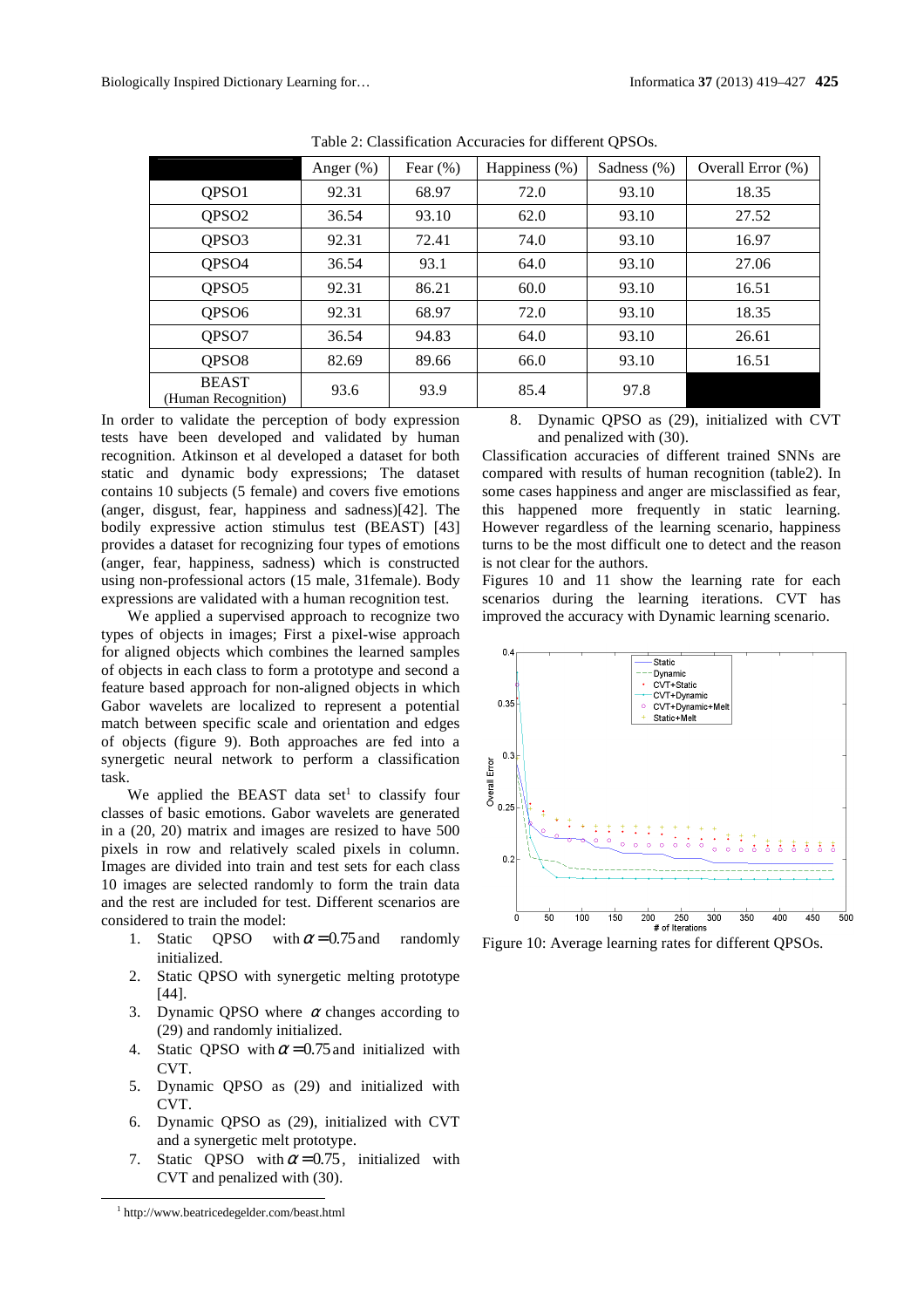

300

 $400$ 

 $350$ 

 $450$ 

 $\frac{1}{500}$ 

 $rac{1}{\sqrt{6}}$   $rac{1}{\sqrt{6}}$   $rac{1}{\sqrt{6}}$   $rac{1}{\sqrt{6}}$   $rac{200}{\sqrt{6}}$   $rac{250}{\sqrt{6}}$   $rac{300}{\sqrt{6}}$   $rac{300}{\sqrt{6}}$   $rac{400}{\sqrt{6}}$   $rac{400}{\sqrt{6}}$   $rac{400}{\sqrt{6}}$   $rac{400}{\sqrt{6}}$   $rac{1}{\sqrt{6}}$   $rac{200}{\sqrt{6}}$   $rac{200}{\sqrt{6}}$   $rac{200}{\sqrt{6}}$   $rac{200}{$ functions.

## **5 Conclusion**

 $\frac{1}{50}$ 

 $\frac{1}{100}$ 

 $150$ 

We proposed a biologically-plausible approach for recognition of aligned and non-aligned objects. Our dictionary learning algorithm is inspired by the holonomic brain theory. LCA is applied to enforce sparsity on a dictionary of Gabor wavelets. Regarding the parallel structure of the learning method, implementation could be optimized via parallel processing which is essential for real-time applications.

Furthermore, synergetic neural network is combined with Gabor wavelet features which make it applicable for recognition of non-aligned objects. Gabor features also enhance the SNN to use images with different size for both construction of the Hermitian conjugate and test images. Effect of background is also removed because of recognition is based on the pattern of edges; Though sparse coding is robust in presence of classical noise since dot noise does not follow any meaningful shape pattern intrinsically.

Experimental results supported the real application of Holonomic Brain Model as dictionary learning method using a biological implementation.

# **Acknowledgment**

This work is supported by Flagship research grant of University of Malaya (FL006-2011) "PRODUCTIVE AGING THRU ICT" and HIR-MOHE research grant (H-22001-00-B000010) of University of Malaya.

## **References**

- [1] Pribram, K.H., *Brain and perception : holonomy and structure in figural processing*1991, Hillsdale, N.J.: Lawrence Erlbaum Associates. xxix, 388 p.
- [2] Rozell, C.J., et al., *Sparse coding via thresholding and local competition in neural circuits.* Neural Computation, 2008. **20**(10): p. 2526-2563.
- [3] Makeig, S., et al., *Independent component analysis of electroencephalographic data.* Advances in

neural information processing systems, 1996: p. 145-151.

- [4] Olshausen, B.A. and D.J. Field, *Emergence of simple-cell receptive field properties by learning a sparse code for natural images.* Nature, 1996. **381**(6583): p. 607-609.
- [5] Peruš, M. and C.K. Loo, *Biological and Quantum Computing for Human Vision: Holonomic Models and Applications*2010: Medical Information Science Reference.
- [6] Peruš, M., *Image processing and becoming conscious of its result.* Informatica, 2001. **25**: p. 575-592.
- [7] Olshausen, B.A. and D.J. Field, *Sparse coding with an overcomplete basis set: A strategy employed by V1?* Vision Research, 1997. **37**(23): p. 3311-3325.
- [8] Chen, S.S.B., D.L. Donoho, and M.A. Saunders, *Atomic decomposition by basis pursuit.* Siam Journal on Scientific Computing, 1998. **20**(1): p. 33-61.
- [9] Olshausen, B.A. and D.J. Field, *Sparse coding of sensory inputs.* Current Opinion in Neurobiology, 2004. **14**(4): p. 481-487.
- [10] Mallat, S.G. and Z.F. Zhang, *MATCHING PURSUITS WITH TIME-FREQUENCY DICTIONARIES.* Ieee Transactions on Signal Processing, 1993. **41**(12): p. 3397-3415.
- [11] Haykin, S.S., *Neural networks: a comprehensive foundation*1994: Macmillan.
- [12] Hopfield, J.J., *Neural networks and physical systems with emergent collective computational abilities.* Proceedings of the National Academy of Sciences, 1982. **79**(8): p. 2554-2558.
- [13] Kreutz-Delgado, K., et al., *Dictionary learning algorithms for sparse representation.* Neural Comput., 2003. **15**(2): p. 349-396.
- [14] Zhu, S.C., et al., *What are textons?* International Journal of Computer Vision, 2005. **62**(1-2): p. 121- 143.
- [15] Figueiredo, M.A.T., *Adaptive sparseness for supervised learning.* Pattern Analysis and Machine Intelligence, IEEE Transactions on, 2003. **25**(9): p. 1150-1159.
- [16] Wu, Y.N., et al., *Learning Active Basis Model for Object Detection and Recognition.* International Journal of Computer Vision, 2010. **90**(2): p. 198- 235.
- [17] Riesenhuber, M. and T. Poggio, *Neural mechanisms of object recognition.* Current Opinion in Neurobiology, 2002. **12**(2): p. 162-168.
- [18] Daugman, J.G., *TWO-DIMENSIONAL SPECTRAL-ANALYSIS OF CORTICAL RECEPTIVE-FIELD PROFILES.* Vision Research, 1980. **20**(10): p. 847- 856.
- [19] Tai Sing, L., *Image representation using 2D Gabor wavelets.* Pattern Analysis and Machine Intelligence, IEEE Transactions on, 1996. **18**(10): p. 959-971.
- [20] Haken, H., *Synergetic Computers and Cognition: A Top-Down Approach to Neural Nets*2004: Springer.